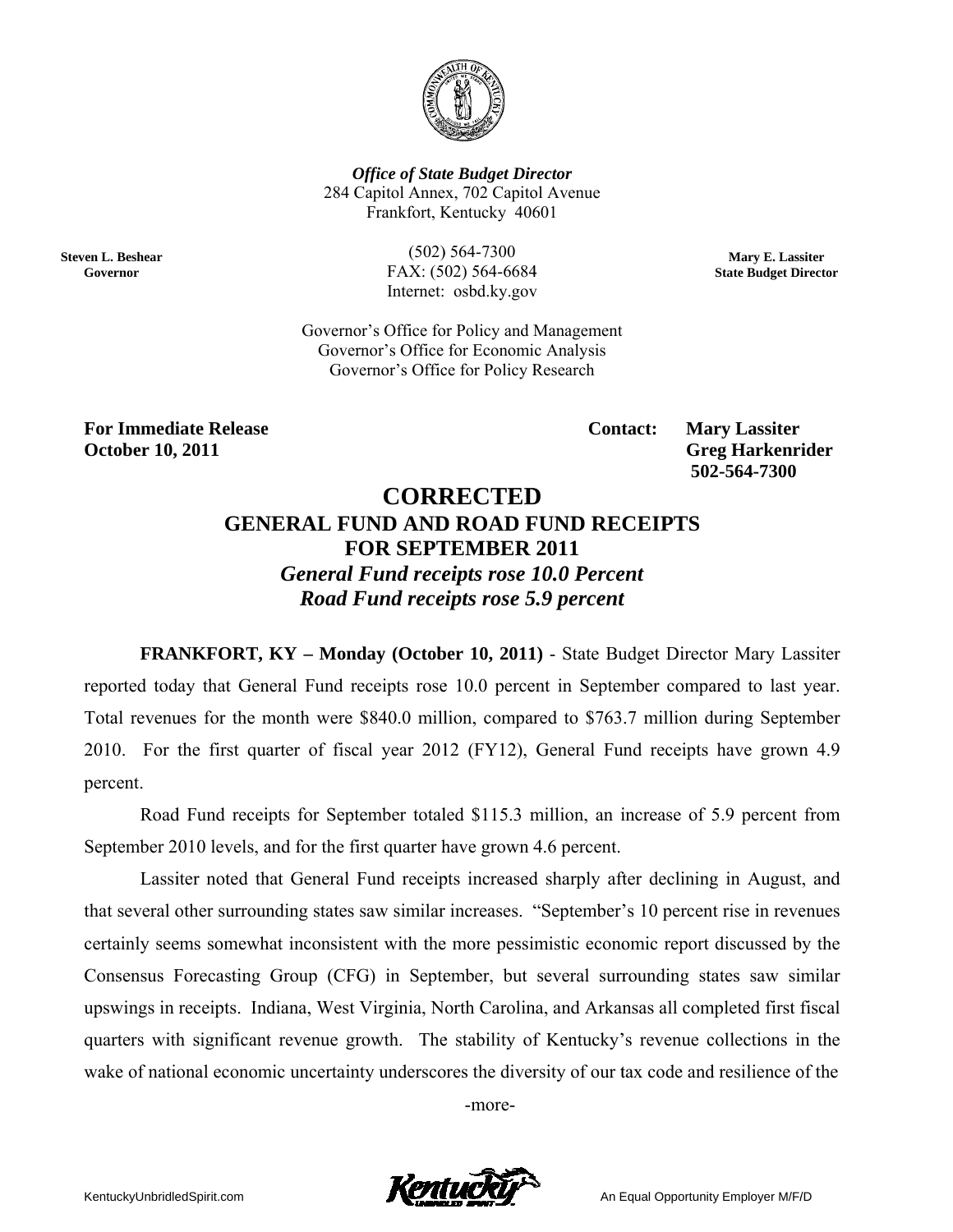Commonwealth. While we may see increased volatility in the upcoming months, Kentucky's revenue base is holding up well through the first quarter of our fiscal year." The official General Fund revenue estimate for FY12 calls for revenue to grow 1.3 percent compared to FY11 actual receipts. Based on September's results, General Fund revenues must increase 0.2 percent for the remainder of the fiscal year to meet the official estimate.

Among the major accounts:

- Individual income tax receipts increased 5.3 percent due primarily to strength in withholding receipts. Year-to-date collections are up 4.8 percent.
- Sales tax revenues grew 13.5 percent in September and have increased 7.1 percent for the year.
- Corporation income tax receipts increased 27.0 percent and have grown 31.8 percent in the first three months of the year. September is a declaration month for calendar year filers, so the steady growth signals that Kentucky businesses are remaining profitable through tough economic times.
- Cigarette tax collections rose 8.4 percent but have declined 3.6 percent for the first three months of the fiscal year.
- Property tax receipts grew 28.1 percent in September and are down 26.3 percent for the year. Volatility in the fall months is customary.
- Coal severance taxes grew 12.3 percent. Receipts year-to-date are up 10.1 percent.
- Lottery revenues were unchanged at \$16.0 million. For the first quarter, collections are up 2.2 percent.

Road Fund receipts grew 5.9 percent in September with revenues of \$115.3 million. September marks the fifteenth consecutive month in which Road Fund receipts have increased. The official Road Fund revenue estimate calls for a 0.2 percent increase in receipts for the entire fiscal year (FY12). Based on year-to-date collections, revenues can fall 1.4 percent for the remainder of the fiscal year and still meet the estimate.

Lassiter said, "We continue to see strength in both the motor fuels taxes and motor vehicle usage taxes from vehicle sales."

Among the accounts:

- Motor fuels tax receipts grew 5.3 percent in September and are up 4.5 percent for the year.
- Motor vehicle usage collections from vehicle sales increased 5.0 percent. Year-todate collections have grown 8.5 percent.
- License and privilege tax receipts grew 28.4 percent on the strength of weight distance taxes. For the first three months of the fiscal year, receipts are up 3.3 percent.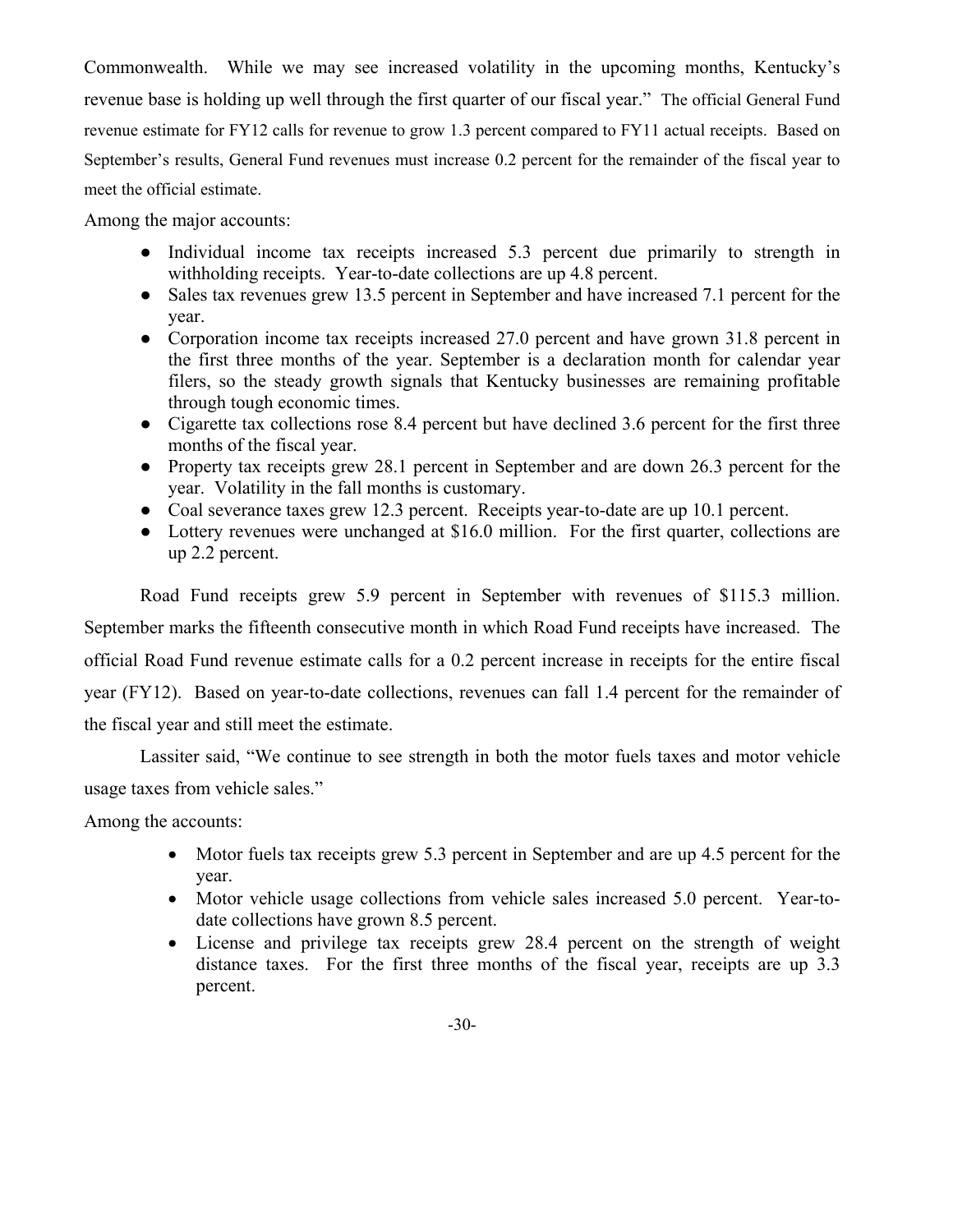#### **KENTUCKY STATE GOVERNMENT REVENUE 1. GENERAL FUND REVENUE**

|                                                  | <b>SEPTEMBER</b>          |                        | <b>JULY THROUGH SEPTEMBER</b>         |                        |                          |                     |
|--------------------------------------------------|---------------------------|------------------------|---------------------------------------|------------------------|--------------------------|---------------------|
|                                                  | 2011                      | 2010                   | % Change                              | FY 2012                | FY 2011                  | % Change            |
| <b>TOTAL GENERAL FUND</b>                        | \$839,952,608             | \$763,748,358          | 10.0%                                 | \$2,156,453,495        | \$2,055,095,794          | 4.9%                |
| <b>Tax Receipts</b>                              | \$821,179,032             | \$744,285,582          | 10.3%                                 | \$2,095,978,360        | \$1,990,193,861          | 5.3%                |
| Sales and Gross Receipts                         | \$317,019,492             | \$286,761,066          | 10.6%                                 | \$918,153,603          | \$869,652,836            | 5.6%                |
| <b>Beer Consumption</b>                          | 554,577                   | 595,940                | -6.9%                                 | 1,682,894              | 1,792,037                | -6.1%               |
| <b>Beer Wholesale</b>                            | 5,067,851                 | 4,884,736              | 3.7%                                  | 15,146,001             | 14,823,556               | 2.2%                |
| Cigarette                                        | 23,609,435                | 21,785,687             | 8.4%                                  | 66,497,668             | 69,001,313               | $-3.6%$             |
| <b>Distilled Spirits Case Sales</b>              | 9,958                     | 8,922                  | 11.6%                                 | 29,396                 | (316,506)                |                     |
| <b>Distilled Spirits Consumption</b>             | 971,399                   | 877,988                | 10.6%                                 | 2,881,777              | 2,767,839                | 4.1%                |
| <b>Distilled Spirits Wholesale</b>               | 2,439,800                 | 2,217,714              | 10.0%                                 | 7,202,826              | 6,905,018                | 4.3%                |
| Insurance Premium                                | 27,798,998                | 29,218,560             | $-4.9%$                               | 28,225,403             | 29,673,246               | $-4.9%$             |
| Pari-Mutuel                                      | 115,110<br>0              | 122,386<br>0           | $-5.9%$<br>$---$                      | 550,119                | 1,945,337                | $-71.7%$<br>$-4.9%$ |
| Race Track Admission                             | 248,082,385               |                        | 13.5%                                 | 82,477                 | 86,736<br>717,229,493    | 7.1%                |
| Sales and Use<br>Wine Consumption                | 219,304                   | 218,602,165<br>206,760 | 6.1%                                  | 768,399,587<br>638,976 | 602,545                  | 6.0%                |
| Wine Wholesale                                   | 1,093,840                 | 1,054,125              | 3.8%                                  | 3,231,292              | 3,378,775                | $-4.4%$             |
| <b>Telecommunications Tax</b>                    | 5,139,347                 | 5,260,966              | $-2.3%$                               | 17,940,009             | 16,153,615               | 11.1%               |
| <b>Other Tobacco Products</b>                    | 1,911,439                 | 1,918,454              | $-0.4%$                               | 5,627,723              | 5,569,665                | 1.0%                |
| Floor Stock Tax                                  | 6,048                     | 6,664                  | $-9.2%$                               | 17,454                 | 40,169                   | $-56.5%$            |
|                                                  |                           |                        |                                       |                        |                          |                     |
| License and Privilege                            | \$59,677,046              | \$50,987,289           | 17.0%                                 | \$141,887,292          | \$134,345,111            | 5.6%                |
| Alc. Bev. License Suspension                     | 13,525                    | 44.650                 | $-69.7%$                              | 49.875                 | 99.250                   | $-49.7%$            |
| Coal Severance                                   | 27,680,251                | 24,646,636             | 12.3%                                 | 80,208,638             | 72,839,852               | 10.1%               |
| <b>Corporation License</b>                       | 9,562                     | 18,430                 | $-48.1%$                              | 510,123                | 3,403,741                | $-85.0%$            |
| Corporation Organization                         | 0                         | 2,550                  | $-100.0%$                             | 0                      | 19,412                   | $-100.0%$           |
| Occupational Licenses                            | 5.870                     | 8,130                  | $-27.8%$                              | 25,144                 | 33,102                   | $-24.0%$            |
| Oil Production                                   | 702,958                   | 625.630                | 12.4%                                 | 2,338,957              | 1,821,582                | 28.4%               |
| Race Track License<br><b>Bank Franchise Tax</b>  | 0<br>(87, 824)            | 0<br>1,049,577         | ---<br>$-108.4%$                      | 95,000<br>(923, 907)   | 105,000<br>2,489,017     | $-9.5%$             |
| <b>Driver License Fees</b>                       | 58,320                    | 54,941                 | 6.1%                                  | 162,721                | 165,064                  | $-1.4%$             |
| <b>Minerals Severance</b>                        | 1,434,643                 | 1,170,064              | 22.6%                                 | 4,286,831              | 3,977,297                | 7.8%                |
| <b>Natural Gas Severance</b>                     | 2,383,440                 | 959.232                | 148.5%                                | 6,486,200              | 5,136,472                | 26.3%               |
| <b>Limited Liability Entity</b>                  | 27,476,301                | 22,407,447             | 22.6%                                 | 48,647,710             | 44,255,323               | 9.9%                |
|                                                  |                           |                        |                                       |                        |                          |                     |
| Income                                           | \$417,893,672             | \$383,674,845          | 8.9%                                  | \$978,106,526          | \$915,602,843            | 6.8%                |
| Corporation                                      | 80,823,511                | 63,640,773             | 27.0%                                 | 92,147,881             | 69,901,358               | 31.8%               |
| Individual                                       | 337,070,161               | 320,034,073            | 5.3%                                  | 885,958,646            | 845,701,485              | 4.8%                |
| Property                                         | \$19,152,767              | \$14,950,307           | 28.1%                                 | \$38,053,283           | \$51,625,502             | $-26.3%$            |
| Building & Loan Association                      | $\Omega$                  | 0                      | $\qquad \qquad - -$<br>$\overline{a}$ | (2, 299)               | (53, 180)                | $---$               |
| General - Real                                   | (397,008)                 | (678, 183)             |                                       | (370, 124)             | (683,968)                |                     |
| General - Tangible<br>Omitted & Delinquent       | 9,224,010                 | 9,741,557              | $-5.3%$<br>$-136.3%$                  | 27,245,797             | 22,301,036<br>15,315,505 | 22.2%<br>$-118.6%$  |
| <b>Public Service</b>                            | (1,764,955)<br>11,759,923 | 4,864,355              | 1395.7%                               | (2,851,363)            |                          | $-5.6%$             |
| Other                                            | 330,796                   | 786,237<br>236,341     | 40.0%                                 | 13,700,361<br>330,911  | 14,509,632<br>236,477    | 39.9%               |
|                                                  |                           |                        |                                       |                        | \$11,333,007             |                     |
| Inheritance                                      | \$4,535,651               | \$5,017,852            | $-9.6%$                               | \$11,231,115           |                          | $-0.9%$             |
| Miscellaneous                                    | \$2,900,405               | \$2,894,222            | 0.2%                                  | \$8,546,541            | \$7,634,563              | 11.9%               |
| <b>Legal Process</b>                             | 1,760,718                 | 1,694,080              | 3.9%                                  | 5,137,388              | 5,208,501                | $-1.4%$             |
| T. V. A. In Lieu Payments                        | 1,134,733                 | 1,200,142              | $-5.5%$                               | 3,404,199              | 2,400,284                | 41.8%               |
| Other                                            | 4,954                     |                        |                                       | 4,954                  | 25,778                   | $-80.8%$            |
| <b>Nontax Receipts</b>                           | \$18,728,021              | \$19,587,358           | -4.4%                                 | \$59,664,925           | \$64,334,885             | $-7.3%$             |
| <b>Departmental Fees</b>                         | 1,372,382                 | 1,238,174              | 10.8%                                 | 3,436,777              | 5,838,998                | -41.1%              |
| <b>PSC Assessment Fee</b>                        | 369                       | 2,761                  | -86.6%                                | 5,422,569              | 8,869,505                | $-38.9%$            |
| Fines & Forfeitures                              | 2,067,863                 | 1,979,190              | 4.5%                                  | 6,756,752              | 6,309,597                | 7.1%                |
| Interest on Investments                          | 47,655                    | 53,837                 | $-11.5%$                              | 247,598                | 190,583                  | 29.9%               |
| Lottery                                          | 16,000,000                | 16,000,000             | $0.0\%$                               | 46,000,000             | 45,000,000               | 2.2%                |
| Sale of NO <sub>x</sub> Credits<br>Miscellaneous | 0<br>(760, 248)           | 0                      | ---<br>$-342.6%$                      | 0                      | 22,513                   | -100.0%             |
|                                                  |                           | 313,396                |                                       | (2, 198, 771)          | (1,896,310)              |                     |
| <b>Redeposit of State Funds</b>                  | \$45,555                  | (\$124,582)            | ---                                   | \$810,210              | \$567,048                | 42.9%               |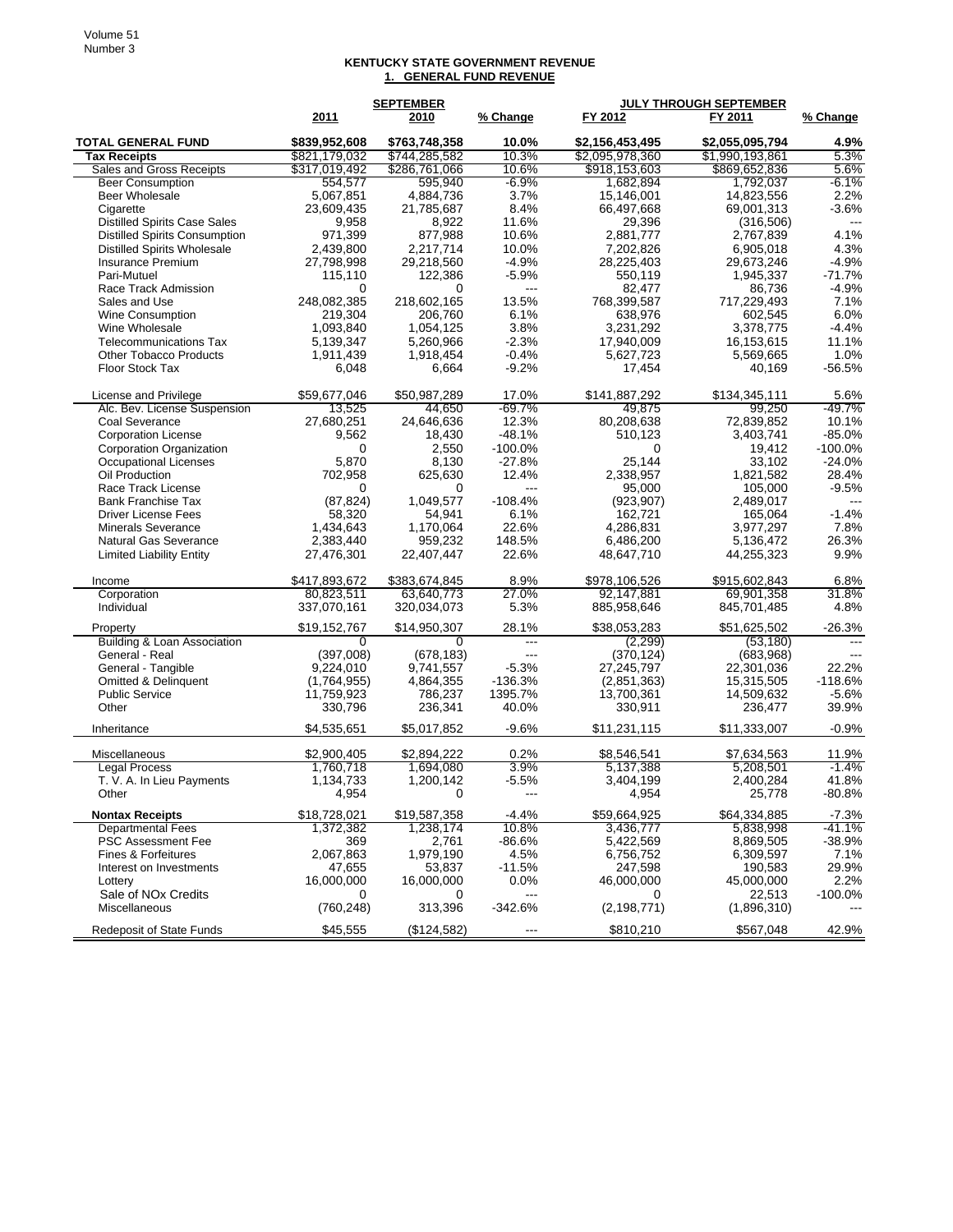Volume 51 Number 3

# **2. ROAD FUND REVENUE**

|                                 |               | <b>SEPTEMBER</b> |          | <b>JULY THROUGH SEPTEMBER</b> |               |          |
|---------------------------------|---------------|------------------|----------|-------------------------------|---------------|----------|
|                                 | <u>2011</u>   | 2010             | % Change | FY 2012                       | FY 2011       | % Change |
| <b>TOTAL STATE ROAD FUND</b>    | \$115,295,624 | \$108,905,439    | 5.9%     | \$354,374,262                 | \$338,682,693 | 4.6%     |
| Tax Receipts-                   | 114,357,022   | 106,393,021      | 7.5%     | \$349,547,826                 | \$331,339,707 | 5.5%     |
| Sales and Gross Receipts        | \$101.000.160 | \$95,987,871     | 5.2%     | \$304.893.545                 | \$288,121,203 | 5.8%     |
| Motor Fuels Taxes               | 69,643,568    | 66,137,961       | 5.3%     | 201,716,875                   | 193,009,964   | 4.5%     |
| Motor Vehicle Usage             | 31,356,591    | 29,849,910       | 5.0%     | 103,176,670                   | 95,111,239    | 8.5%     |
| License and Privilege           | \$13,356,862  | \$10,405,150     | 28.4%    | \$44.654.281                  | \$43.218.504  | 3.3%     |
| <b>Motor Vehicles</b>           | 6,481,534     | 6.142.863        | 5.5%     | 19.504.643                    | 17,900,500    | $9.0\%$  |
| <b>Motor Vehicle Operators</b>  | 1,416,746     | 1,421,454        | $-0.3%$  | 4,028,959                     | 4,151,824     | $-3.0%$  |
| <b>Weight Distance</b>          | 4,613,526     | 2,214,257        | 108.4%   | 18,915,798                    | 18,754,429    | 0.9%     |
| <b>Truck Decal Fees</b>         | 24,168        | 8.870            | 172.5%   | 50.802                        | 34.267        | 48.3%    |
| <b>Other Special Fees</b>       | 820,888       | 617.705          | 32.9%    | 2,154,079                     | 2,377,485     | $-9.4\%$ |
| Nontax Receipts                 | \$1,193,849   | \$2,419,927      | $-50.7%$ | \$4,614,271                   | \$6,054,380   | $-23.8%$ |
| <b>Departmental Fees</b>        | 1.056.671     | 1.990.519        | $-46.9%$ | 4,282,325                     | 5,037,434     | $-15.0%$ |
| In Lieu of Traffic Fines        | 62,623        | 63,105           | $-0.8\%$ | 187,475                       | 192,973       | $-2.8%$  |
| Investment Income               | 37,320        | 165,031          | -77.4%   | 43,671                        | 481.952       | $-90.9%$ |
| <b>Miscellaneous</b>            | 37,235        | 201,272          | -81.5%   | 100,800                       | 342,021       | -70.5%   |
| <b>Redeposit of State Funds</b> | (\$255,248)   | \$92,492         | ---      | \$212,165                     | \$1,288,606   | -83.5%   |

An electronic version of this report is available for viewing and downloading in PDF format at the Office of the State Budget Director's web site. To access this report, set your browser to http://www.osbd.ky.gov.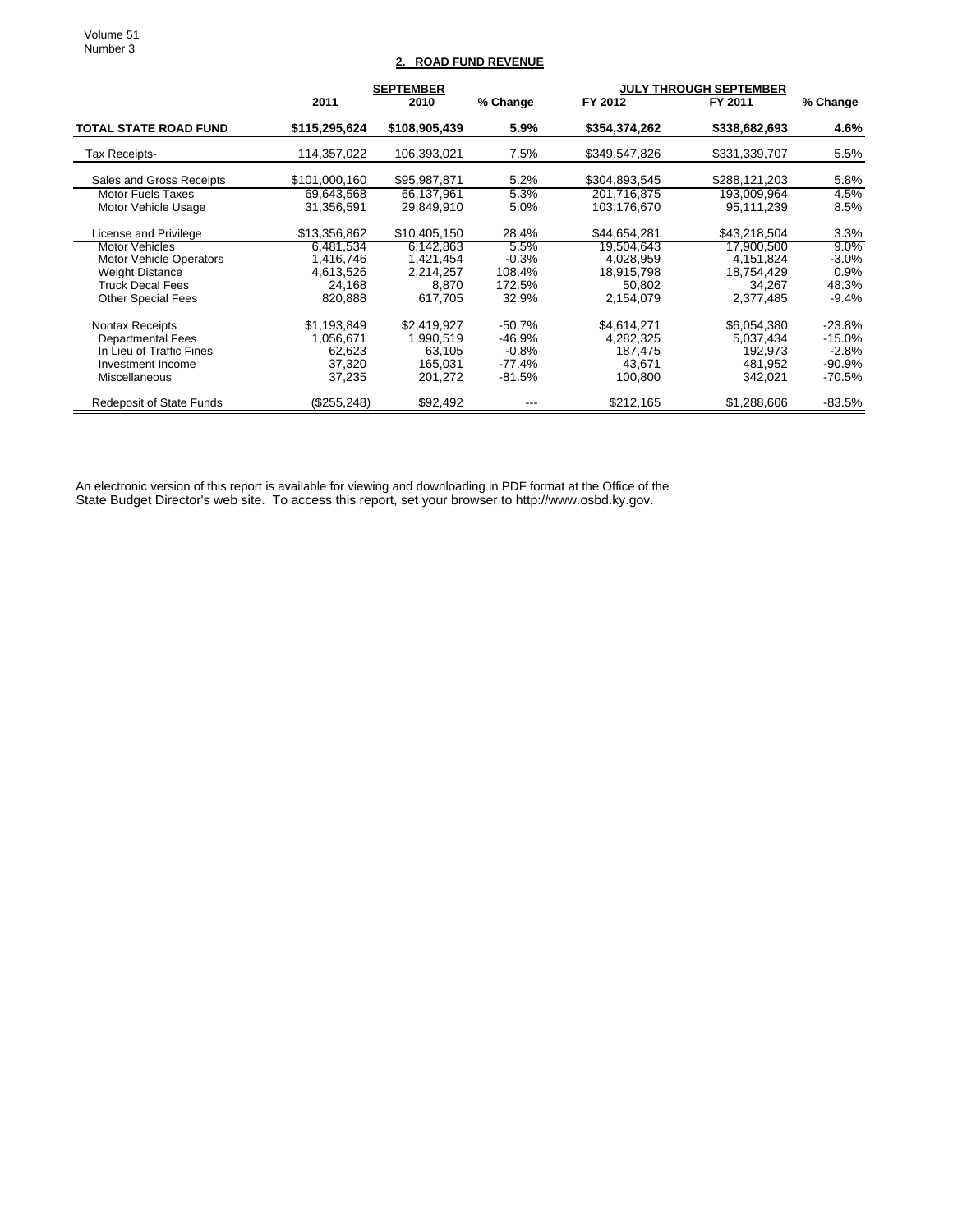## **KENTUCKY STATE GOVERNMENT REVENUE 1. GENERAL FUND REVENUE**

|                                                    | <b>First Quarter</b><br>FY 2012 | <b>First Quarter</b><br>FY 2011 | % Change       |  |
|----------------------------------------------------|---------------------------------|---------------------------------|----------------|--|
| <b>TOTAL GENERAL FUND</b>                          | 2,156,453,495                   | 2,055,095,794                   | 4.9%           |  |
| <b>Tax Receipts</b>                                | 2,095,978,360                   | 1,990,193,861                   | 5.3%           |  |
| Sales and Gross Receipts                           | 918,153,603                     | 869,652,836                     | 5.6%           |  |
| <b>Beer Consumption</b>                            | 1,682,894                       | 1,792,037                       | $-6.1%$        |  |
| <b>Beer Wholesale</b>                              | 15,146,001                      | 14,823,556                      | 2.2%           |  |
| Cigarette                                          | 66,497,668                      | 69,001,313                      | $-3.6%$        |  |
| <b>Distilled Spirits Case Sales</b>                | 29,396                          | (316, 506)                      | $\overline{a}$ |  |
| <b>Distilled Spirits Consumption</b>               | 2,881,777                       | 2,767,839                       | 4.1%           |  |
| <b>Distilled Spirits Wholesale</b>                 | 7,202,826                       | 6,905,018                       | 4.3%           |  |
| Insurance Premium                                  | 28,225,403                      | 29,673,246                      | $-4.9%$        |  |
| Pari-Mutuel                                        | 550,119                         | 1,945,337                       | $-71.7%$       |  |
| Race Track Admission                               | 82,477                          | 86,736                          | $-4.9%$        |  |
| Sales and Use                                      | 768,399,587                     | 717,229,493                     | 7.1%           |  |
| <b>Wine Consumption</b>                            | 638,976                         | 602,545                         | 6.0%           |  |
| Wine Wholesale                                     | 3,231,292                       | 3,378,775                       | $-4.4%$        |  |
| <b>Telecommunications Tax</b>                      | 17,940,009                      | 16,153,615                      | 11.1%          |  |
| <b>OTP</b>                                         | 5,627,723                       | 5,569,665                       | 1.0%           |  |
| Floor Stock Tax                                    | 17,454                          | 40,169                          | $-56.5%$       |  |
| License and Privilege                              | 141,887,292                     | 134,345,111                     | 5.6%           |  |
| Alc. Bev. License Suspension                       | 49,875                          | 99,250                          | $-49.7%$       |  |
| Coal Severance                                     | 80,208,638                      | 72,839,852                      | 10.1%          |  |
| <b>Corporation License</b>                         | 510,123                         | 3,403,741                       | $-85.0%$       |  |
| Corporation Organization                           | 0                               | 19,412                          | $-100.0%$      |  |
| Occupational Licenses                              | 25,144                          | 33,102                          | $-24.0%$       |  |
| Oil Production                                     | 2,338,957                       | 1,821,582                       | 28.4%          |  |
| Race Track License                                 | 95,000                          | 105,000                         | $-9.5%$        |  |
| <b>Bank Franchise Tax</b>                          | (923, 907)                      | 2,489,017                       | ---            |  |
| <b>Driver License Fees</b>                         | 162,721                         | 165,064                         | $-1.4%$        |  |
| <b>Minerals Severance</b>                          | 4,286,831                       | 3,977,297                       | 7.8%           |  |
| Natural Gas Severance                              | 6,486,200                       | 5,136,472                       | 26.3%          |  |
| <b>Limited Liability Entity</b>                    | 48,647,710                      | 44,255,323                      | 9.9%           |  |
| Income                                             | 978,106,526                     | 915,602,843                     | 6.8%           |  |
| Corporation                                        | 92,147,881                      | 69,901,358                      | 31.8%          |  |
| Individual                                         | 885,958,646                     | 845,701,485                     | 4.8%           |  |
| Property<br><b>Building &amp; Loan Association</b> | \$38,053,283<br>(2,299)         | \$51,625,502<br>(53, 180)       | $-26.3%$       |  |
| General - Real                                     |                                 |                                 |                |  |
| General - Tangible                                 | (370, 124)<br>27,245,797        | (683,968)<br>22,301,036         | 22.2%          |  |
| Omitted & Delinquent                               |                                 | 15,315,505                      | $-118.6%$      |  |
| <b>Public Service</b>                              | (2,851,363)                     | 14,509,632                      | $-5.6%$        |  |
| Other                                              | 13,700,361<br>330,911           | 236,477                         | 39.9%          |  |
| Inheritance                                        | \$11,231,115                    | \$11,333,007                    | $-0.9%$        |  |
| Miscellaneous                                      | \$8,546,541                     | \$7,634,563                     | 11.9%          |  |
| <b>Legal Process</b>                               | 5,137,388                       | 5,208,501                       | $-1.4%$        |  |
| T. V. A. In Lieu Payments                          | 3,404,199                       | 2,400,284                       | 41.8%          |  |
| Other                                              | 4,954                           | 25,778                          | $-80.8%$       |  |
| Nontax Receipts                                    | \$59,664,925                    | \$64,334,885                    | $-7.3%$        |  |
| <b>Departmental Fees</b>                           | 3,436,777                       | 5,838,998                       | -41.1%         |  |
| <b>PSC Assessment Fee</b>                          | 5,422,569                       | 8,869,505                       | -38.9%         |  |
| <b>Fines &amp; Forfeitures</b>                     | 6,756,752                       | 6,309,597                       | 7.1%           |  |
| Interest on Investments                            | 247,598                         | 190,583                         | 29.9%          |  |
| Lottery                                            | 46,000,000                      | 45,000,000                      | 2.2%           |  |
| Sale of NO <sub>x</sub> Credits                    | 0                               | 22,513                          | $-100.0\%$     |  |
| Miscellaneous                                      | (2, 198, 771)                   | (1,896,310)                     |                |  |
| Redeposit of State Funds                           | \$810,210                       | \$567,048                       | 42.9%          |  |